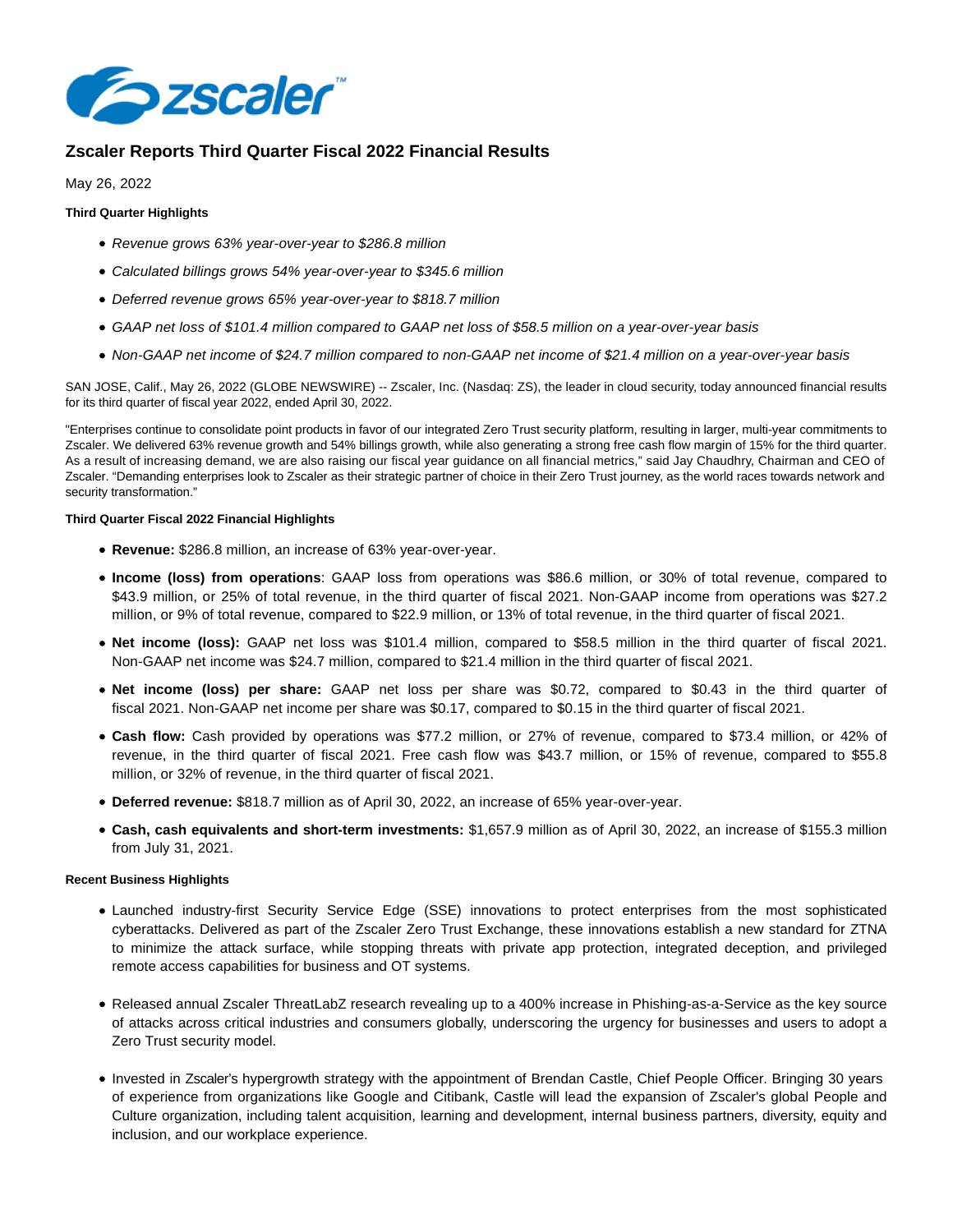As a founding member of the Cloud Security Alliance (CSA), Zscaler, along with alliance partners CrowdStrike and Okta, announced the formation of the Zero Trust Advancement Center to bring together existing research and education projects at CSA that will be disseminated online and through its global network chapters.

### **Financial Outlook**

For the fourth quarter of fiscal 2022, we expect:

- Total revenue of \$304 million to \$306 million
- Non-GAAP income from operations of \$33 million to \$34 million
- Non-GAAP net income per share of approximately \$0.20 to \$0.21, assuming approximately 146 million to 147 million common shares outstanding

For the full year fiscal 2022, we expect:

- Total revenue of approximately \$1.078 billion
- Calculated billings of \$1.425 billion to \$1.430 billion
- Non-GAAP income from operations of \$106 million to \$108 million
- Non-GAAP net income per share of \$0.64 to \$0.65, assuming approximately 147 million to 148 million common shares outstanding

These statements are forward-looking and actual results may differ materially. Refer to the Forward-Looking Statements safe harbor below for information on the factors that could cause our actual results to differ materially from these forward-looking statements.

Guidance for non-GAAP income from operations excludes stock-based compensation expense and related employer payroll taxes, amortization expense of acquired intangible assets, asset impairment related to facility exit, amortization of debt discount and issuance costs and income tax effects generated by intangible assets acquired in business acquisitions. Guidance for non-GAAP net income per share includes the anti-dilutive impact of the capped call transactions entered into in connection with our convertible senior notes. We have not reconciled our expectations to non-GAAP income from operations and non-GAAP net income per share to their most directly comparable GAAP measures because certain items are out of our control or cannot be reasonably predicted. Accordingly, a reconciliation for the guidance for non-GAAP income from operations and non-GAAP net income per share is not available without unreasonable effort.

### **Conference Call and Webcast Information**

Zscaler will host a conference call for analysts and investors to discuss its third quarter fiscal 2022 earnings results and outlook for its fourth quarter of fiscal 2022 and full year fiscal 2022 today at 1:30 p.m. Pacific time (4:30 p.m. Eastern time).

**Date:** Thursday, May 26, 2022 **Time:** 1:30 p.m. PT **Webcast:** https://ir.zscaler.com **Dial-in number:** 918-922-3018

### **Upcoming Conferences**

Fourth quarter of fiscal 2022 virtual investor conference participation schedule:

- Loop Software Conference Wednesday, June 1, 2022
- Bank of America's 2022 Global Technology Conference Wednesday, June 8, 2022
- 4th Annual Mizuho Cybersecurity Summit 2022 Monday, June 13, 2022

Sessions which offer a webcast will be available on the Investor Relations section of the Zscaler website at https://ir.zscaler.com.

### **Forward-Looking Statements**

This press release contains forward-looking statements that involve risks and uncertainties, including, but not limited to, statements regarding our future financial and operating performance, including our financial outlook for the fourth quarter of fiscal 2022 and full year fiscal 2022. There are a significant number of factors that could cause actual results to differ materially from statements made in this press release, including but not limited to: macroeconomic factors such as the duration and global impact of COVID-19 and the Russia-Ukraine crisis on our business, operations and financial results and the economy in general; our limited operating history; our ability to identify and effectively implement the necessary changes to address execution challenges; risks associated with managing our rapid growth, including fluctuations from period to period; our limited experience with new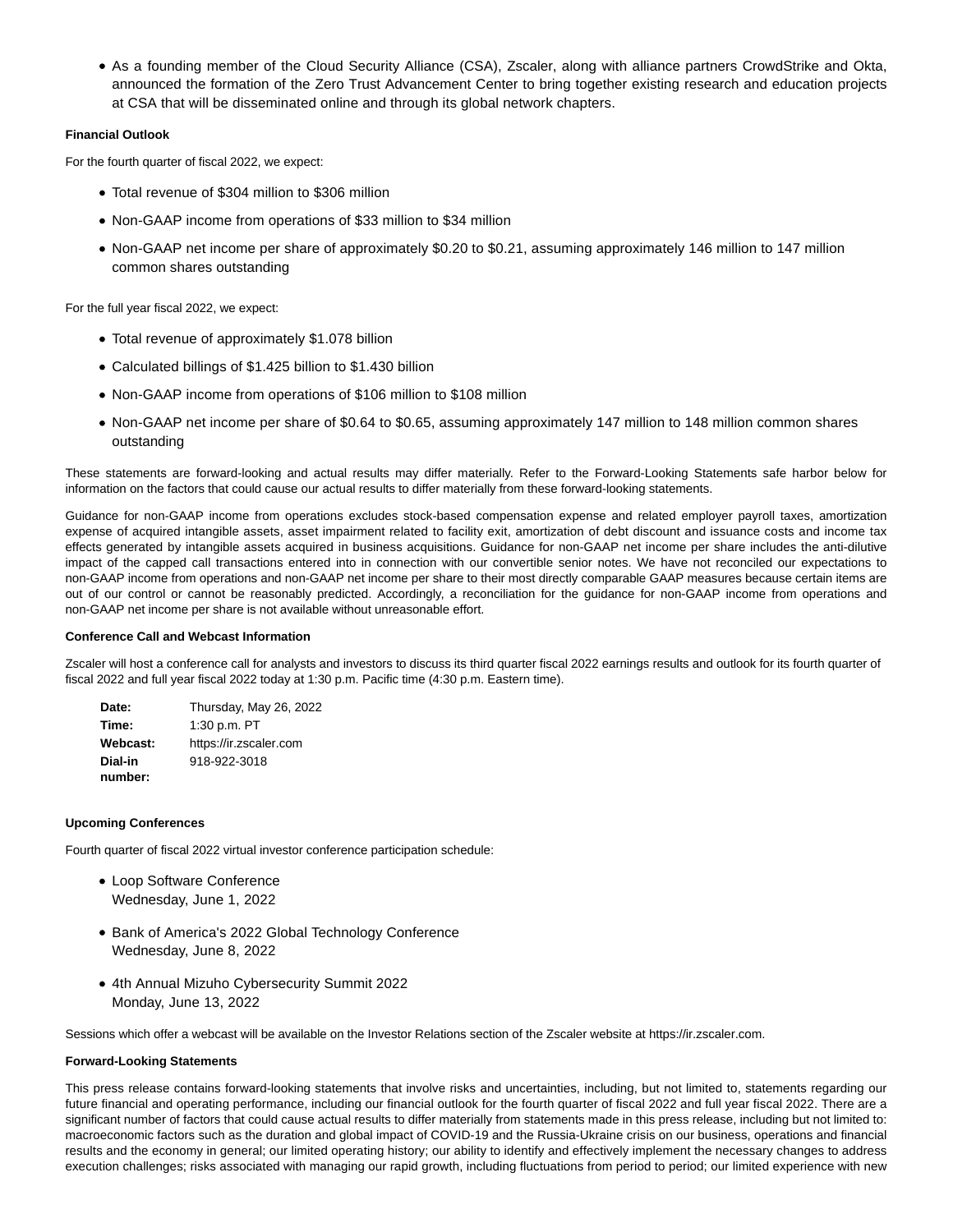product and subscription and support introductions and the risks associated with new products and subscription and support offerings, including the discovery of software bugs; our ability to attract and retain new customers; the failure to timely develop and achieve market acceptance of new products and subscriptions as well as existing products and subscription and support; rapidly evolving technological developments in the market for network security products and subscription and support offerings and our ability to remain competitive; length of sales cycles; and general market, political, economic and business conditions.

Additional risks and uncertainties that could affect our financial results are included under the captions "Risk Factors" and "Management's Discussion and Analysis of Financial Condition and Results of Operations" set forth from time to time in our filings and reports with the Security Exchange Commission (SEC), including our Quarterly Report on Form 10-Q for the three months ended January 31, 2022 filed on March 9, 2022, as well as future filings and reports by us, copies of which are available on our website at ir.zscaler.com and on the SEC's website at www.sec.gov. You should not rely on these forward-looking statements, as actual outcomes and results may differ materially from those contemplated by these forward-looking statements as a result of such risks and uncertainties. Additional information will also be set forth in other filings that we make with the SEC from time to time. All forward-looking statements in this press release are based on information available to us as of the date hereof, and we do not assume any obligation to update the forward-looking statements provided to reflect events that occur or circumstances that exist after the date on which they were made.

### **Use of Non-GAAP Financial Information**

We believe that the presentation of non-GAAP financial information provides important supplemental information to management and investors regarding financial and business trends relating to our financial condition and results of operations. For further information regarding why we believe that these non-GAAP measures provide useful information to investors, the specific manner in which management uses these measures, and some of the limitations associated with the use of these measures, please refer to the "Explanation of Non-GAAP Financial Measures" section of this press release.

### **About Zscaler**

Zscaler (Nasdaq: ZS) accelerates digital transformation so customers can be more agile, efficient, resilient, and secure. The Zscaler Zero Trust Exchange protects thousands of customers from cyberattacks and data loss by securely connecting users, devices, and applications in any location. Distributed across more than 150 data centers globally, the SSE-based Zero Trust Exchange is the world's largest in-line cloud security platform.

Zscaler™ and the other trademarks listed at https://www.zscaler.com/legal/trademarks are either (i) registered trademarks or service marks or (ii) trademarks or service marks of Zscaler, Inc. in the United States and/or other countries. Any other trademarks are the properties of their respective owners.

#### **Investor Relations Contacts**

Bill Choi, CFA SVP, Investor Relations and Strategic Finance (408) 816-1478 ir@zscaler.com

Natalia Wodecki Media Relations Contact press@zscaler.com

# **ZSCALER, INC.**

## **Condensed Consolidated Statements of Operations**

(in thousands, except per share amounts) (unaudited)

|                                       |    | <b>Three Months Ended</b> |    |           |    |            | <b>Nine Months Ended</b> |            |  |  |  |  |
|---------------------------------------|----|---------------------------|----|-----------|----|------------|--------------------------|------------|--|--|--|--|
|                                       |    | April 30,                 |    |           |    | April 30,  |                          |            |  |  |  |  |
|                                       |    | 2022                      |    | 2021      |    | 2022       | 2021                     |            |  |  |  |  |
| Revenue                               | \$ | 286,807                   | \$ | 176,404   | \$ | 772,887    | \$.                      | 476,026    |  |  |  |  |
| Cost of revenue (1) (2)               |    | 64,022                    |    | 38,977    |    | 173,974    |                          | 104,839    |  |  |  |  |
| Gross profit                          |    | 222,785                   |    | 137,427   |    | 598,913    |                          | 371,187    |  |  |  |  |
| Operating expenses:                   |    |                           |    |           |    |            |                          |            |  |  |  |  |
| Sales and marketing (1) (2)           |    | 192,132                   |    | 115,730   |    | 520,991    |                          | 323,022    |  |  |  |  |
| Research and development (1) (2)      |    | 76,578                    |    | 40,952    |    | 210,989    |                          | 118,473    |  |  |  |  |
| General and administrative (1) (3)    |    | 40,672                    |    | 24,595    |    | 111,833    |                          | 70,107     |  |  |  |  |
| Total operating expenses              |    | 309,382                   |    | 181,277   |    | 843,813    |                          | 511,602    |  |  |  |  |
| Loss from operations                  |    | (86, 597)                 |    | (43, 850) |    | (244,900)  |                          | (140, 415) |  |  |  |  |
| Interest income                       |    | 949                       |    | 593       |    | 1,979      |                          | 2,288      |  |  |  |  |
| Interest expense (4)                  |    | (14, 246)                 |    | (13, 436) |    | (42, 121)  |                          | (39,730)   |  |  |  |  |
| Other income (expense), net           |    | (2,001)                   |    | 71        |    | (3, 434)   |                          | 857        |  |  |  |  |
| Loss before income taxes              |    | (101, 895)                |    | (56, 622) |    | (288, 476) |                          | (177,000)  |  |  |  |  |
| Provision (benefit) for income taxes  |    | (490)                     |    | 1,837     |    | 4,150      |                          | 4,006      |  |  |  |  |
| Net loss                              |    | (101, 405)                | S  | (58,459)  | S  | (292, 626) | S.                       | (181,006)  |  |  |  |  |
| Net loss per share, basic and diluted |    | (0.72)                    |    | (0.43)    |    | (2.08)     |                          | (1.34)     |  |  |  |  |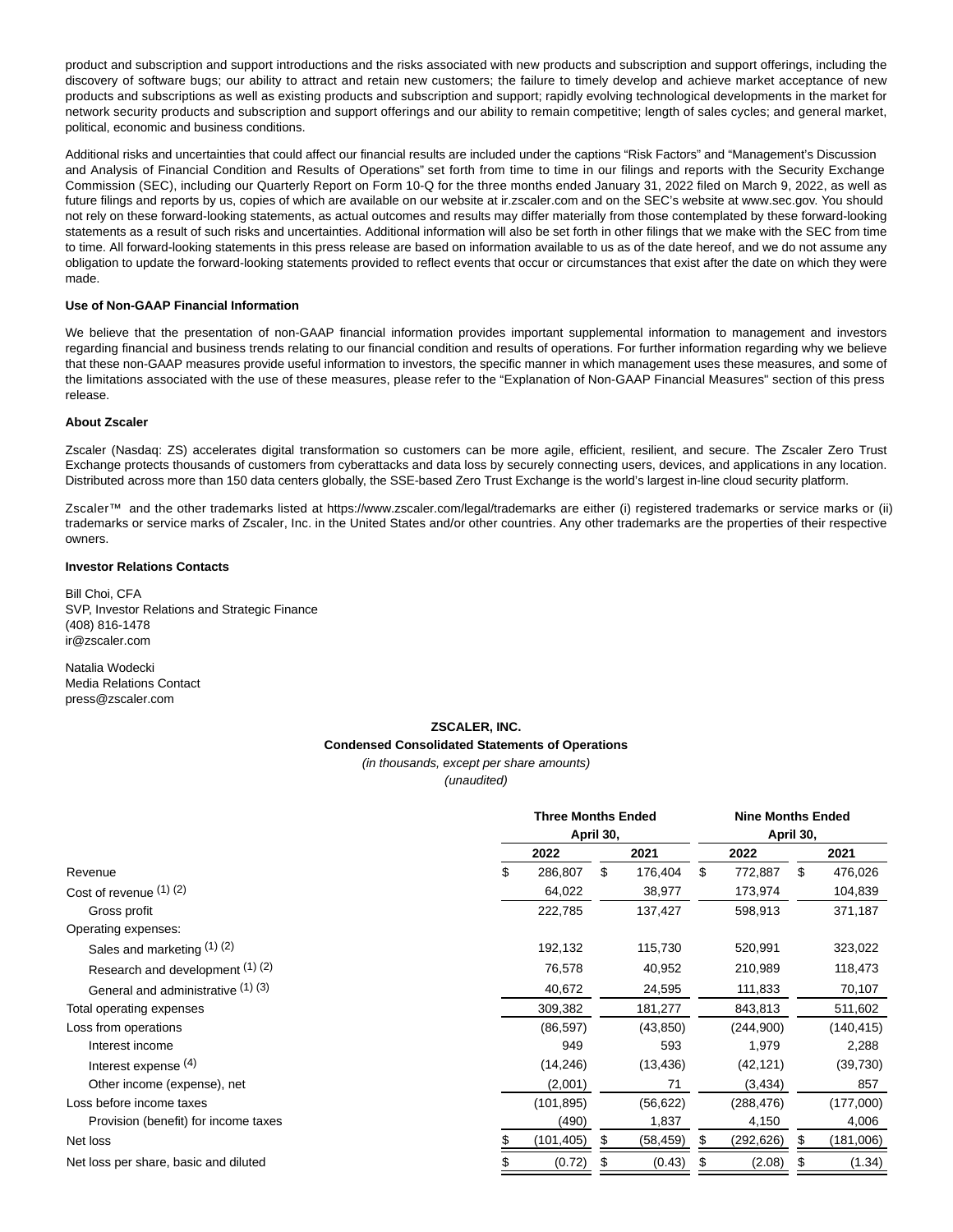| Weighted-average shares used in computing net loss per share, basic and<br>diluted             | 141,422     |    | 136,385 |    | 140,403 |    | 134,938 |
|------------------------------------------------------------------------------------------------|-------------|----|---------|----|---------|----|---------|
| <sup>(1)</sup> Includes stock-based compensation expense and related payroll taxes as follows: |             |    |         |    |         |    |         |
| Cost of revenue                                                                                | \$<br>6,511 | \$ | 3,665   | \$ | 17,596  | S  | 10,239  |
| Sales and marketing                                                                            | 53,576      |    | 34,798  |    | 144,706 |    | 101,316 |
| Research and development                                                                       | 31,366      |    | 15,033  |    | 89,936  |    | 47,680  |
| General and administrative                                                                     | 20,113      |    | 11,681  |    | 59,467  |    | 33,384  |
| Total                                                                                          | 111,566     |    | 65,177  |    | 311,705 |    | 192,619 |
| (2) Includes amortization expense of acquired intangible assets as follows:                    |             |    |         |    |         |    |         |
| Cost of revenue                                                                                | \$<br>1,980 | \$ | 1,503   | \$ | 6,036   | \$ | 4,510   |
| Sales and marketing                                                                            | 178         |    | 73      |    | 526     |    | 219     |
| Research and development                                                                       | 80          |    |         |    | 133     |    |         |
| Total                                                                                          | 2,238       |    | 1,576   | S  | 6,695   |    | 4,729   |
|                                                                                                |             |    |         |    |         |    |         |
| (3) Includes asset impairment related to facility exit as follows:                             |             |    |         |    |         |    | 416     |
|                                                                                                |             |    |         |    |         |    |         |
| $(4)$ Includes amortization of debt discount and issuance costs as follows:                    | 13,887      | S  | 13,077  | \$ | 41,043  | S  | 38,649  |
|                                                                                                |             |    |         |    |         |    |         |

## **ZSCALER, INC.**

# **Condensed Consolidated Balance Sheets**

(in thousands) (unaudited)

|                                                 | April 30,<br>2022 |    | <b>July 31,</b><br>2021 |
|-------------------------------------------------|-------------------|----|-------------------------|
| <b>Assets</b>                                   |                   |    |                         |
| Current assets:                                 |                   |    |                         |
| Cash and cash equivalents                       | \$<br>594.893     | \$ | 275,898                 |
| Short-term investments                          | 1,062,981         |    | 1,226,654               |
| Accounts receivable, net                        | 272,092           |    | 257,109                 |
| Deferred contract acquisition costs             | 75,897            |    | 57,373                  |
| Prepaid expenses and other current assets       | 41,182            |    | 31,269                  |
| Total current assets                            | 2,047,045         |    | 1,848,303               |
| Property and equipment, net                     | 141,692           |    | 108,576                 |
| Operating lease right-of-use assets             | 45,185            |    | 44,339                  |
| Deferred contract acquisition costs, noncurrent | 181,402           |    | 149,657                 |
| Acquired intangible assets, net                 | 27,034            |    | 32,129                  |
| Goodwill                                        | 59,823            |    | 58,977                  |
| Other noncurrent assets                         | 22,363            |    | 15,650                  |
| <b>Total assets</b>                             | 2,524,544         | \$ | 2,257,631               |
| <b>Liabilities and Stockholders' Equity</b>     |                   |    |                         |
| <b>Current liabilities:</b>                     |                   |    |                         |
| Accounts payable                                | \$<br>15,234      | \$ | 12,547                  |
| Accrued expenses and other current liabilities  | 43,160            |    | 22,908                  |
| Accrued compensation                            | 102,678           |    | 93,622                  |
| Deferred revenue                                | 731,904           |    | 571,286                 |
| Operating lease liabilities                     | 19,600            |    | 19,842                  |
| <b>Total current liabilities</b>                | 912,576           |    | 720,205                 |
| Convertible senior notes, net                   | 954,578           |    | 913,538                 |
| Deferred revenue, noncurrent                    | 86,839            |    | 59,315                  |
| Operating lease liabilities, noncurrent         | 31,028            |    | 31,225                  |
| Other noncurrent liabilities                    | 7,946             |    | 4,453                   |
| <b>Total liabilities</b>                        | 1,992,967         |    | 1,728,736               |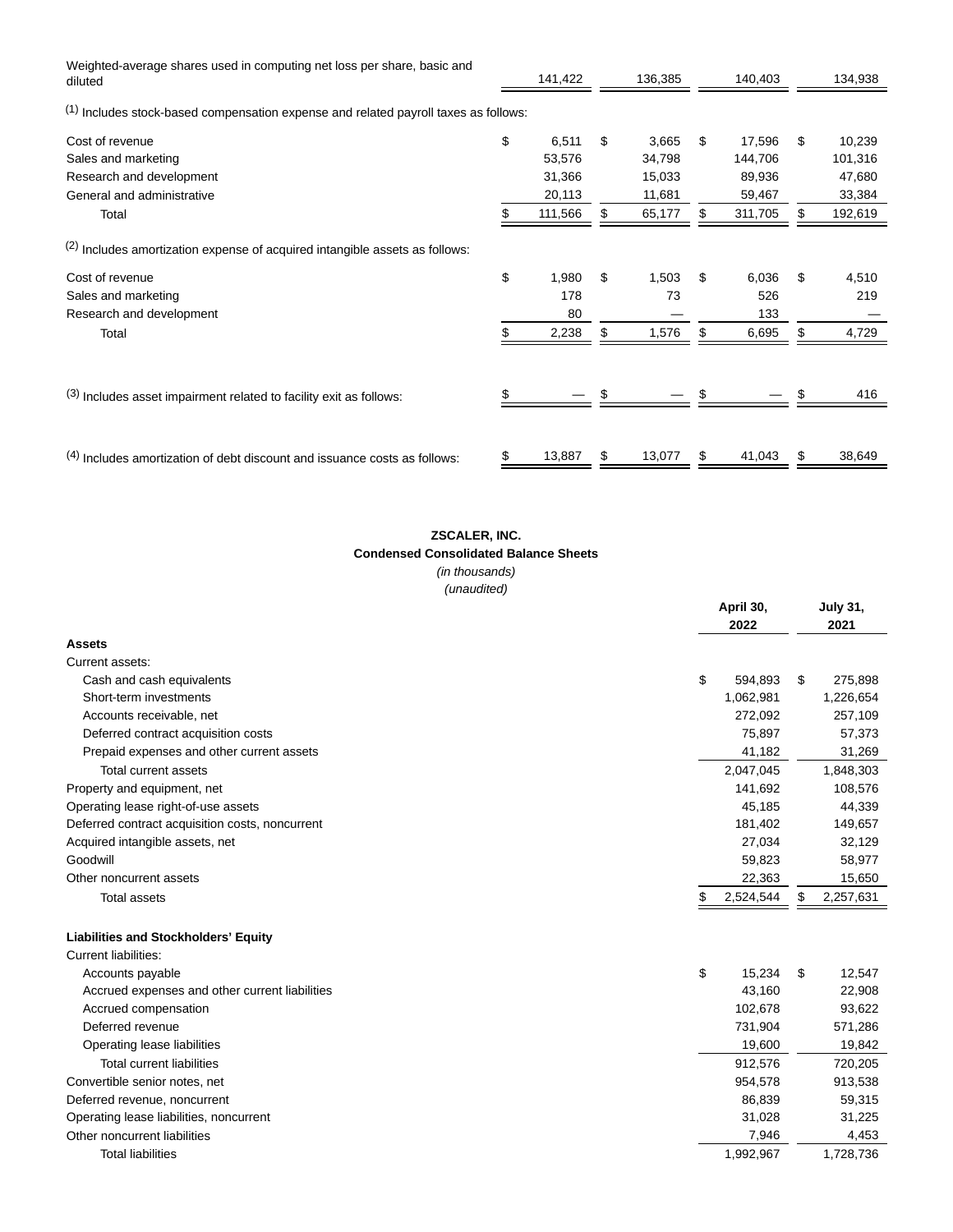| <b>Stockholders' Equity</b>                |            |            |
|--------------------------------------------|------------|------------|
| Common stock                               | 142        | 139        |
| Additional paid-in capital                 | 1,450,139  | 1,131,006  |
| Accumulated other comprehensive loss       | (24, 478)  | (650)      |
| Accumulated deficit                        | (894, 226) | (601, 600) |
| Total stockholders' equity                 | 531.577    | 528,895    |
| Total liabilities and stockholders' equity | 2,524,544  | 2,257,631  |

# **ZSCALER, INC. Condensed Consolidated Statements of Cash Flows** (in thousands) (unaudited)

|                                                                                      | <b>Nine Months Ended</b><br>April 30, |            |    |            |
|--------------------------------------------------------------------------------------|---------------------------------------|------------|----|------------|
|                                                                                      | 2022                                  |            |    | 2021       |
| <b>Cash Flows From Operating Activities</b>                                          |                                       |            |    |            |
| Net loss                                                                             | \$                                    | (292, 626) | \$ | (181,006)  |
| Adjustments to reconcile net loss to cash provided by operating activities:          |                                       |            |    |            |
| Depreciation and amortization expense                                                |                                       | 29,437     |    | 21,401     |
| Amortization expense of acquired intangible assets                                   |                                       | 6,695      |    | 4,729      |
| Amortization of deferred contract acquisition costs                                  |                                       | 48,793     |    | 28,577     |
| Amortization of debt discount and issuance costs                                     |                                       | 41,043     |    | 38,648     |
| Non-cash operating lease costs                                                       |                                       | 18,988     |    | 15,156     |
| Stock-based compensation expense                                                     |                                       | 294,745    |    | 178,538    |
| Amortization of investment premiums, net of accretion of purchase discounts          |                                       | 5,942      |    | 8,600      |
| Deferred income taxes                                                                |                                       | (521)      |    | (1,502)    |
| Impairment of assets                                                                 |                                       |            |    | 416        |
| Other                                                                                |                                       | 649        |    | 3          |
| Changes in operating assets and liabilities, net of effects of business acquisitions |                                       |            |    |            |
| Accounts receivable                                                                  |                                       | (15, 449)  |    | (20, 128)  |
| Deferred contract acquisition costs                                                  |                                       | (99,062)   |    | (71, 130)  |
| Prepaid expenses, other current and noncurrent assets                                |                                       | (10, 354)  |    | 1,797      |
| Accounts payable                                                                     |                                       | 2,966      |    | 6,421      |
| Accrued expenses, other current and noncurrent liabilities                           |                                       | 10,150     |    | 3,008      |
| Accrued compensation                                                                 |                                       | 9,056      |    | 11,583     |
| Deferred revenue                                                                     |                                       | 188,595    |    | 128,414    |
| Operating lease liabilities                                                          |                                       | (20, 273)  |    | (16, 221)  |
| Net cash provided by operating activities                                            |                                       | 218,774    |    | 157,304    |
| <b>Cash Flows From Investing Activities</b>                                          |                                       |            |    |            |
| Purchases of property, equipment and other assets                                    |                                       | (48,046)   |    | (34,215)   |
| Capitalized internal-use software                                                    |                                       | (14, 167)  |    | (7,047)    |
| Payments for business acquisitions, net of cash acquired                             |                                       | (380)      |    | (29, 420)  |
| Strategic investments                                                                |                                       |            |    | (2,877)    |
| Purchases of short-term investments                                                  |                                       | (810, 111) |    | (724, 472) |
| Proceeds from maturities of short-term investments                                   |                                       | 955,279    |    | 562,744    |
| Proceeds from sale of short-term investments                                         |                                       |            |    | 22,499     |
| Net cash provided by (used in) investing activities                                  |                                       | 82,575     |    | (212, 788) |
| <b>Cash Flows From Financing Activities</b>                                          |                                       |            |    |            |
| Proceeds from issuance of common stock upon exercise of stock options                |                                       | 6,190      |    | 13,910     |
| Proceeds from issuance of common stock under the employee stock purchase plan        |                                       | 11,509     |    | 8,563      |
| Payment of deferred consideration related to business acquisitions                   |                                       | (50)       |    | (2,250)    |
| Other                                                                                |                                       | (3)        |    |            |
| Net cash provided by financing activities                                            |                                       | 17,646     |    | 20,223     |
| Net increase (decrease) in cash and cash equivalents (1)                             |                                       | 318,995    |    | (35, 261)  |
| Cash and cash equivalents at beginning of period (1)                                 |                                       | 275,898    |    | 141,851    |
| Cash and cash equivalents at end of period (1)                                       | \$                                    | 594,893    | \$ | 106,590    |

 $\overline{\phantom{a}}$  , where  $\overline{\phantom{a}}$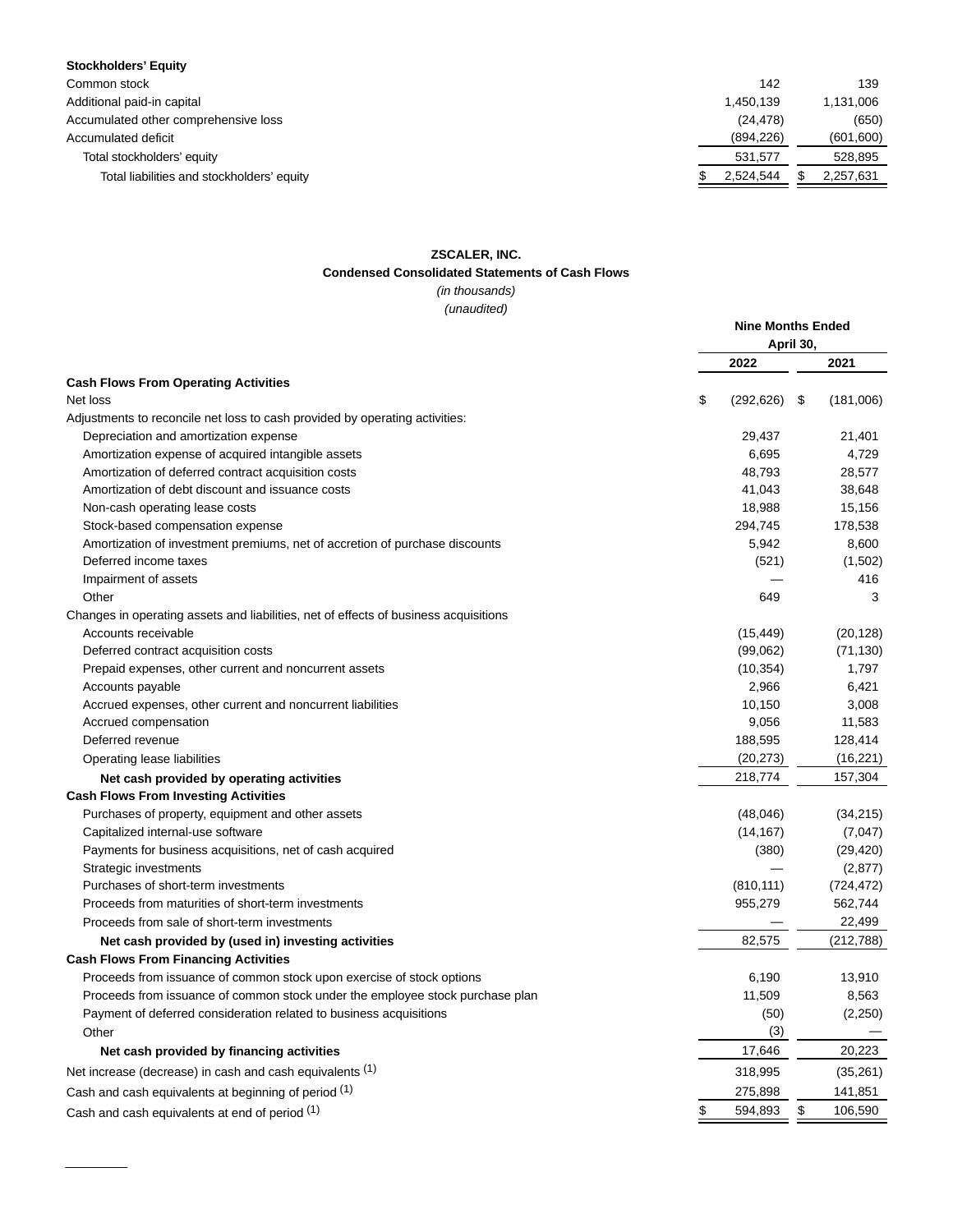### **ZSCALER, INC.**

# **Reconciliation of GAAP to Non-GAAP Financial Measures**

(in thousands, except percentages)

(unaudited)

|                                                                  | <b>Three Months Ended</b> |           |           | <b>Nine Months Ended</b> |           |    |            |  |  |  |
|------------------------------------------------------------------|---------------------------|-----------|-----------|--------------------------|-----------|----|------------|--|--|--|
|                                                                  |                           | April 30, |           | April 30,                |           |    |            |  |  |  |
| Revenue                                                          | 2022                      |           | 2021      |                          | 2022      |    | 2021       |  |  |  |
|                                                                  | 286,807                   | \$        | 176,404   | \$                       | 772,887   | \$ | 476,026    |  |  |  |
| Non-GAAP Gross Profit and Non-GAAP Gross Margin                  |                           |           |           |                          |           |    |            |  |  |  |
| GAAP gross profit                                                | \$<br>222,785             | \$        | 137,427   | \$                       | 598,913   | \$ | 371,187    |  |  |  |
| Add:                                                             |                           |           |           |                          |           |    |            |  |  |  |
| Stock-based compensation expense and related payroll taxes       | 6,511                     |           | 3,665     |                          | 17,596    |    | 10,239     |  |  |  |
| Amortization expense of acquired intangible assets               | 1,980                     |           | 1,503     | 6,036                    |           |    | 4,510      |  |  |  |
| Non-GAAP gross profit                                            | 231,276                   | \$        | 142,595   | \$                       | 622,545   | \$ | 385,936    |  |  |  |
| GAAP gross margin                                                | 78%                       |           | 78%       |                          | 77%       |    | 78%        |  |  |  |
| Non-GAAP gross margin                                            | 81%                       |           | 81%       |                          |           |    | 81%        |  |  |  |
| Non-GAAP Income from Operations and Non-GAAP Operating<br>Margin |                           |           |           |                          |           |    |            |  |  |  |
| GAAP loss from operations                                        | \$<br>(86, 597)           | \$        | (43, 850) | \$                       | (244,900) | \$ | (140, 415) |  |  |  |
| Add:                                                             |                           |           |           |                          |           |    |            |  |  |  |
| Stock-based compensation expense and related payroll taxes       | 111,566                   |           | 65,177    |                          | 311,705   |    | 192,619    |  |  |  |
| Amortization expense of acquired intangible assets               | 2,238                     |           | 1,576     |                          | 6,695     |    | 4,729      |  |  |  |
| Asset impairment related to facility exit (1)                    |                           |           |           |                          |           |    | 416        |  |  |  |
| Non-GAAP income from operations                                  | 27,207                    | \$        | 22,903    | \$                       | 73,500    | \$ | 57,349     |  |  |  |
| GAAP operating margin                                            | (30)%                     |           | $(25)$ %  |                          | (32)%     |    | (29)%      |  |  |  |
| Non-GAAP operating margin                                        | 9%                        |           | 13%       |                          | 10%       |    | 11%        |  |  |  |

(1) Consists of asset impairment charges related to the relocation of our corporate headquarters.

\_\_\_\_\_\_\_\_\_\_\_

### **ZSCALER, INC.**

# **Reconciliation of GAAP to Non-GAAP Financial Measures**

(in thousands, except per share amounts)

(unaudited)

|                                                            | <b>Three Months Ended</b><br>April 30, |             |   |             | <b>Nine Months Ended</b><br>April 30, |             |   |           |  |
|------------------------------------------------------------|----------------------------------------|-------------|---|-------------|---------------------------------------|-------------|---|-----------|--|
|                                                            |                                        | 2022        |   | 2021        |                                       | 2022        |   | 2021      |  |
| Non-GAAP Net Income per Share, Diluted                     |                                        |             |   |             |                                       |             |   |           |  |
| GAAP net loss                                              | \$                                     | (101, 405)  | S | (58, 459)   | - \$                                  | (292, 626)  | S | (181,006) |  |
| Stock-based compensation expense and related payroll taxes |                                        | 111,566     |   | 65,177      |                                       | 311,705     |   | 192,619   |  |
| Amortization expense of acquired intangible assets         |                                        | 2,238       |   | 1,576       |                                       | 6,695       |   | 4,729     |  |
| Asset impairment related to facility exit <sup>(1)</sup>   |                                        |             |   |             |                                       |             |   | 416       |  |
| Amortization of debt discount and issuance costs           |                                        | 13,887      |   | 13,077      |                                       | 41,043      |   | 38,649    |  |
| Benefit for income taxes (2)                               |                                        | (1,554)     |   |             |                                       | (1, 915)    |   |           |  |
| Non-GAAP net income                                        |                                        | 24,732      |   | 21,371      |                                       | 64,902      |   | 55,407    |  |
| GAAP net loss per share, diluted                           | \$                                     | $(0.72)$ \$ |   | $(0.43)$ \$ |                                       | $(2.08)$ \$ |   | (1.34)    |  |
| Stock-based compensation expense and related payroll taxes |                                        | 0.76        |   | 0.45        |                                       | 2.11        |   | 1.33      |  |
| Amortization expense of acquired intangible assets         |                                        | 0.02        |   | 0.01        |                                       | 0.05        |   | 0.03      |  |
| Asset impairment related to facility exit (1)              |                                        |             |   |             |                                       |             |   |           |  |
| Amortization of debt discount and issuance costs           |                                        | 0.09        |   | 0.09        |                                       | 0.28        |   | 0.27      |  |
| Benefit for income taxes (2)                               |                                        | (0.01)      |   |             |                                       | (0.01)      |   |           |  |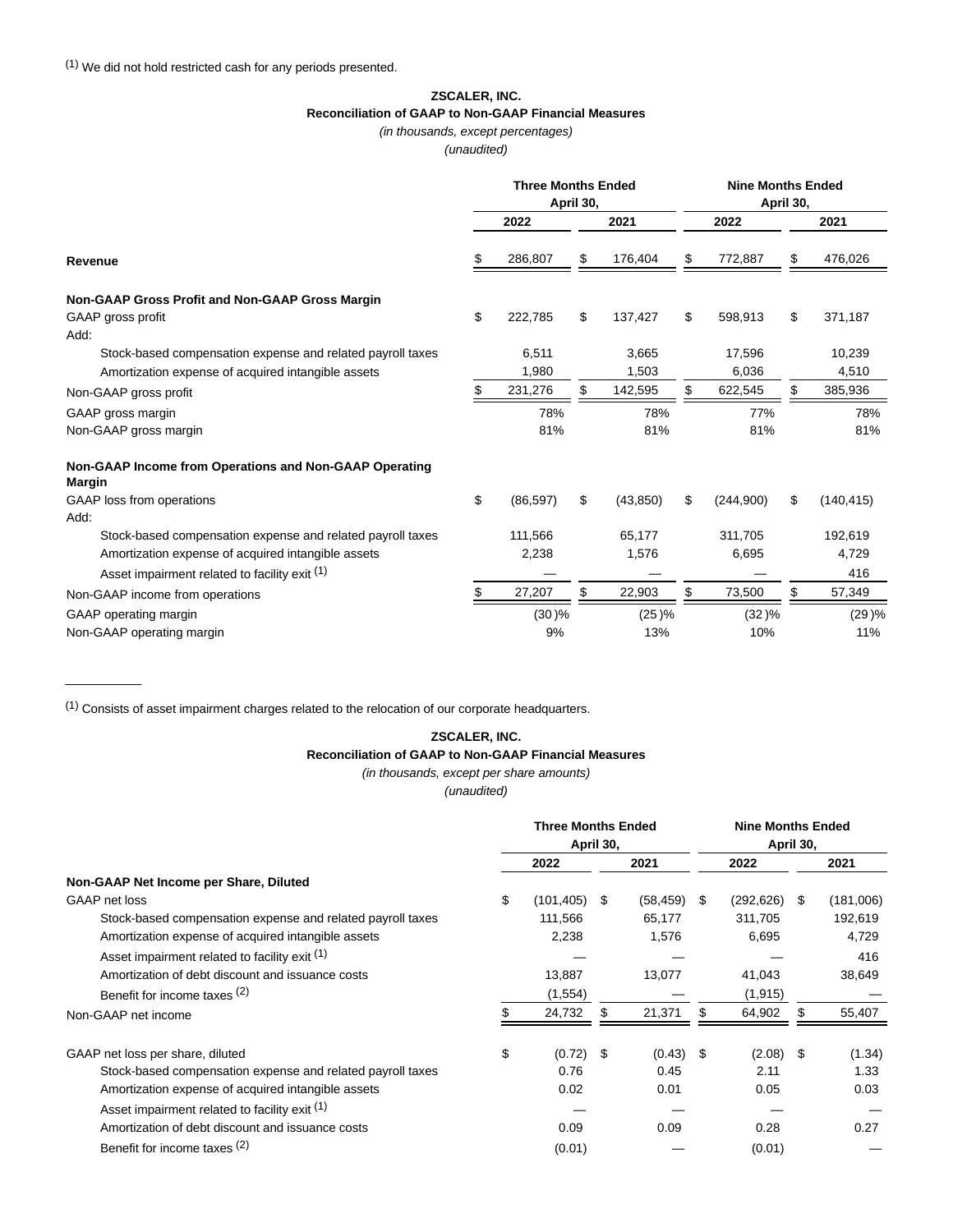| Adjustment to total fully diluted earnings per share (3)                            | 0.03    | 0.03    | 0.09    | 0.09    |
|-------------------------------------------------------------------------------------|---------|---------|---------|---------|
| Non-GAAP net income per share, diluted                                              | 0.17    | 0.15    | 0.44    | 0.38    |
|                                                                                     |         |         |         |         |
| Denominator:                                                                        |         |         |         |         |
| Weighted-average shares used in computing GAAP net loss per share, diluted          | 141.422 | 136.385 | 140.403 | 134,938 |
| Potentially diluted shares                                                          | 8.233   | 10.220  | 10.175  | 10,389  |
| Antidilutive impact of capped call transactions (4)                                 | (2,740) | (1,692) | (2,704) | (844)   |
| Weighted-average shares used in computing non-GAAP net income per<br>share, diluted | 146.915 | 144.913 | 147.874 | 144.483 |

(1) Consists of asset impairment charges related to the relocation of our corporate headquarters.

 $\overline{\phantom{a}}$ 

(2) We use our GAAP provision for income taxes for purposes of determining our non-GAAP income tax expense. The difference between our GAAP and non-GAAP income tax expense represents the effects of stock-based compensation expense recognized in foreign jurisdictions and any income tax benefits associated with business combinations. The income tax benefit related to stock-based compensation expense included in the GAAP provision for income taxes was not material for all periods presented. In the fiscal quarter ended April 30, 2022, we recorded a tax benefit of \$1.6 million associated with a refund of certain foreign withholding taxes relating to the prior fiscal year. In the fiscal quarter ended January 31, 2022, we recorded a tax benefit of \$0.4 million generated by intangible assets acquired in a business acquisition.

<sup>(3)</sup> The sum of the fully diluted earnings per share impact of individual reconciling items may not total to fully diluted Non-GAAP net income per share due to the weighted-average shares used in computing the GAAP net loss per share differs from the weighted-average shares used in computing the Non-GAAP net income per share and due to rounding of the individual reconciling items. The GAAP net loss per share calculation uses a lower share count as it excludes potentially dilutive shares, which are included in calculating the non-GAAP net income per share.

(4) We exclude the in-the-money portion of our convertible senior notes for non-GAAP weighted-average diluted shares as they are covered by our capped call transactions. Our outstanding capped call transactions are antidilutive under GAAP, but are expected to mitigate the dilutive effect of our convertible notes and therefore are included in the calculations of non-GAAP diluted shares outstanding.

### **ZSCALER, INC.**

## **Reconciliation of GAAP to Non-GAAP Financial Measures**

(in thousands, except percentages)

(unaudited)

|                                                                                        | <b>Three Months Ended</b><br>April 30, |           |      |           | <b>Nine Months Ended</b><br>April 30, |            |    |           |  |
|----------------------------------------------------------------------------------------|----------------------------------------|-----------|------|-----------|---------------------------------------|------------|----|-----------|--|
|                                                                                        |                                        | 2022      | 2021 |           | 2022                                  |            |    | 2021      |  |
| <b>Calculated billings</b>                                                             |                                        |           |      |           |                                       |            |    |           |  |
| Revenue                                                                                | \$                                     | 286,807   | \$   | 176,404   | \$                                    | 772,887    | \$ | 476,026   |  |
| Add: Total deferred revenue, end of period                                             |                                        | 818,743   |      | 495,434   |                                       | 818,743    |    | 495,434   |  |
| Less: Total deferred revenue, beginning of period                                      |                                        | (759,931) |      | (446,817) |                                       | (630, 601) |    | (369,767) |  |
| <b>Calculated billings</b>                                                             |                                        | 345,619   |      | 225,021   |                                       | 961,029    |    | 601,693   |  |
| Free cash flow                                                                         |                                        |           |      |           |                                       |            |    |           |  |
| Net cash provided by operating activities                                              | \$                                     | 77,241    | \$   | 73,368    | S                                     | 218,774    | S  | 157,304   |  |
| Less: Purchases of property, equipment and other assets                                |                                        | (27, 604) |      | (14, 812) |                                       | (48,046)   |    | (34, 215) |  |
| Less: Capitalized internal-use software                                                |                                        | (5,892)   |      | (2,775)   |                                       | (14, 167)  |    | (7,047)   |  |
| Free cash flow                                                                         |                                        | 43,745    | \$.  | 55,781    |                                       | 156,561    | S  | 116,042   |  |
| Free cash flow margin                                                                  |                                        |           |      |           |                                       |            |    |           |  |
| Net cash provided by operating activities, as a percentage of revenue                  |                                        | 27%       |      | 42%       |                                       | 28%        |    | 33%       |  |
| Less: Purchases of property, equipment and other assets, as a percentage<br>of revenue |                                        | $(10)\%$  |      | $(8)\%$   |                                       | $(6)\%$    |    | (7)%      |  |
| Less: Capitalized internal-use software, as a percentage of revenue                    |                                        | (2)%      |      | $(2)\%$   |                                       | (2)%       |    | (2)%      |  |
| Free cash flow margin                                                                  |                                        | 15%       |      | 32%       |                                       | 20%        |    | 24%       |  |

# **ZSCALER, INC.**

### **Explanation of Non-GAAP Financial Measures**

In addition to our results determined in accordance with generally accepted accounting principles in the United States of America (GAAP), we believe the following non-GAAP measures are useful in evaluating our operating performance. We use the following non-GAAP financial information to evaluate our ongoing operations and for internal planning and forecasting purposes. We believe that non-GAAP financial information, when taken collectively, may be helpful to investors because it provides consistency and comparability with past financial performance. However, non-GAAP